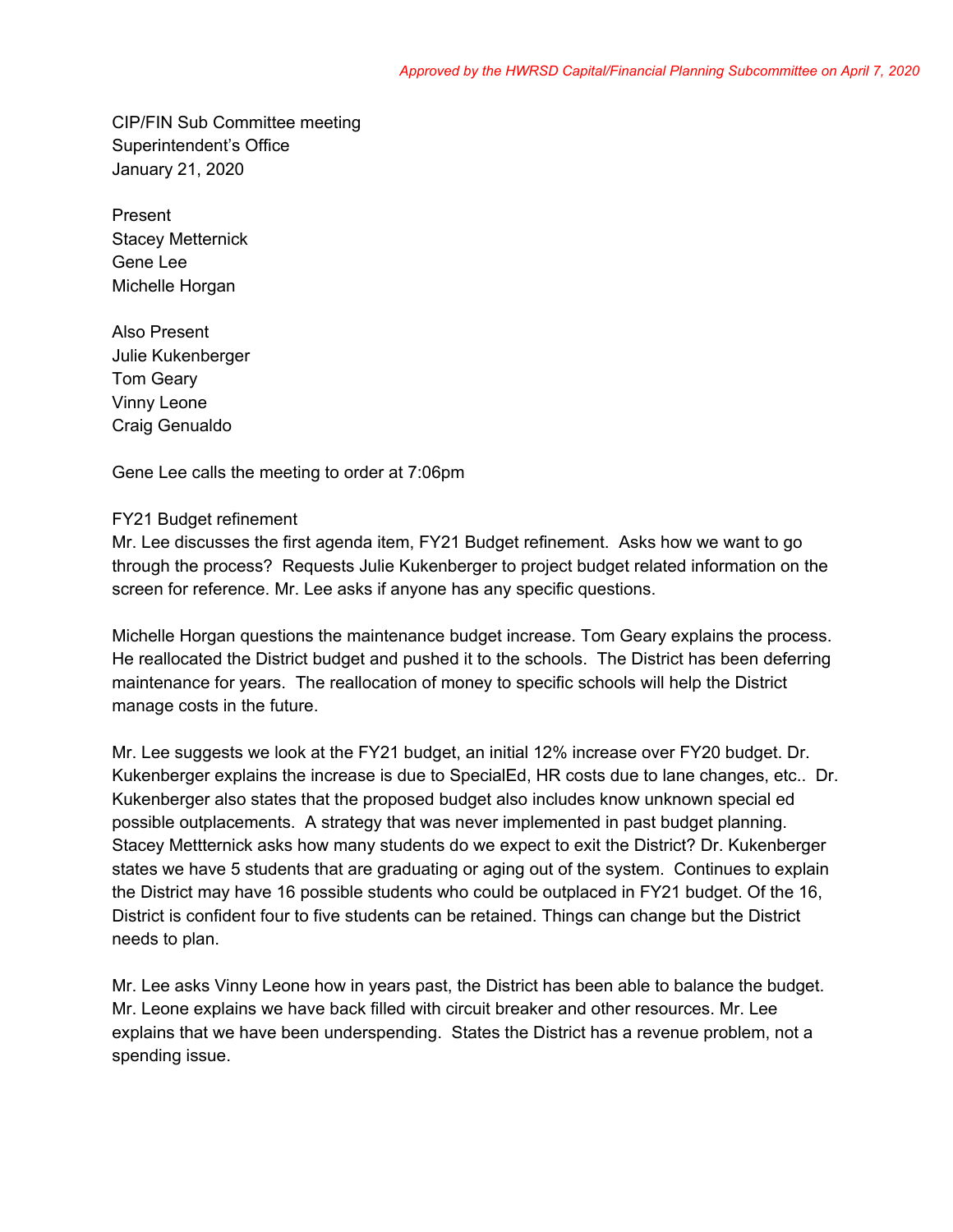Mr. Lee is still assuming 12% is the budget. Asks Ms. Metternick and Ms. Horgan what they think is an appropriate number for the towns to accept. Ms. Metternick thinks a 6% increase for Wenham is acceptable but the town is in a tough spot and will have an override. Asking to take 2 million out of budget to meet the needs of Wenham. Mr. Leone and Dr. Kukenberger explains that cutting the budget to 6%, as recommended by Wenham, would mean closing the Buker School. Ms. Horgan explains she met with Hamilton Fincom liaison, Christine Hargrove, and she would not give a % cut to the budget. Hamilton wants the budget cut, period.

Mr. Lee suggests we go through budget line by line and explore what we can cut. Ms. Metternick asks about the Student Services budget of an additional 5 staff members. Dr, Kukenberger explains that a BCSB and Speech pathologist hiring will save the District money over time. FTE instead of contractual hiring is a better use of resources, it is an investment. Additional staff in Student Services budget builds defensible programs and keeps students in District. Ms. Horgan asks how many years to build defensible programs. Dr. Kukenberger states after one year, District will see savings.

Mr. Lee explains the greatest cost is SPED. If towns want to see a stable budget , investment needs to be in SPED. Towns need to get over the shock of initial budget increase to build defensible programming. Ms. Metternick raises concerns that SPED may be taking resources away from GENED. Dr. Kukenberger explains we have no choice. SPED needs to be addressed now.

Ms. Metternick voices concerns about clerical contracts. Mr. Leone explains the increases negotiated in the last contract raised Districts cost by 10%. Dr. Kukenberger is working with Negotiations Sub Committee to be better prepared with renegotiations of contracts next year to save costs.

Mr. Lee asks if budgeting for 7 kindergarten TA would disqualify District from title one funding? Dr. Kukenberger states District can still get federal funding and use it for supplemental staffing. Dr. Kukenberger states District would like to consolidate ELL but will wait for future years. Conversation switches to line items. Ms. Horgan asks if we can keep stipend pay to \$90 instead of raising it to \$100. Dr. Kukenberger states the current rate is below minimium wage. Ms. Metternick asks about staffing. Can curriculum leaders be consolidated? Dr. Kukenberger states it is contractual agreements and tied in with stipends. Changes will have to happen with renegotiated contracts but will not sit well with staff. Ms. Metternick questions the increase in professional development. Dr. Kukenberger explains the increase is needed and will make the District stronger. Discussion continues ways to reduce the budget. Craig Genualdo suggests increasing user fees to 50/50. The SubCommittee agrees to increase user fees. Mr. Genualdo will research the numbers. Dr. Kukenberger requests the Sub Committee give a percentage to be cut from the budget so the Leadership Team can rework the budget. Sub Committee recommends three models for percentage cut from initial budget: 7.6-8.6%, 9.44-10.44%, 12.4-13%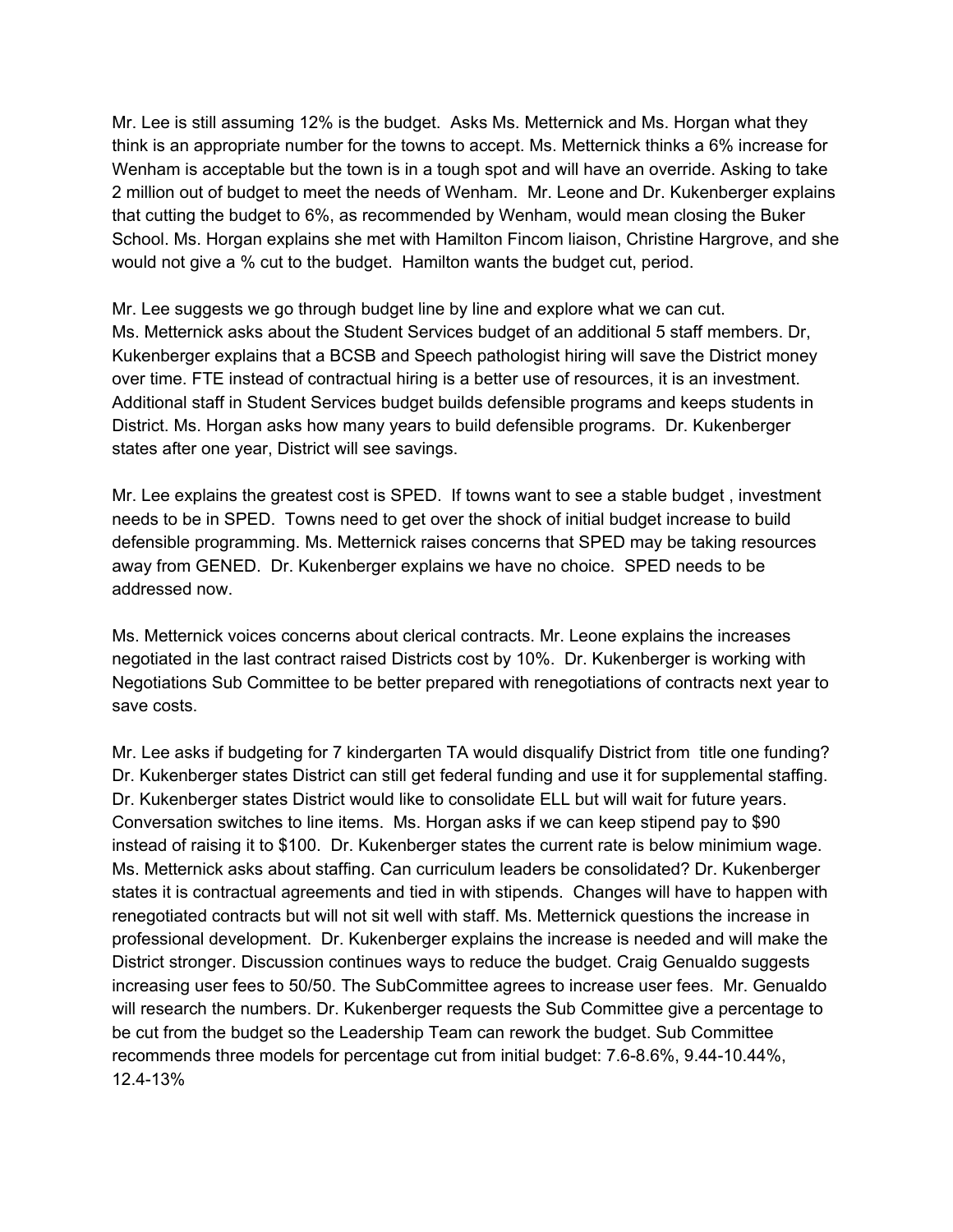Discussion shifts to purpose of joint town meeting on 1/29/20

Mr. Lee recounts the past history. District would present a budget with little details and towns would make recommendations and try to influence the District's budget. Moving forward, Mr. Lee believes joint meeting should be a strategy session for all parties to ensure budgets are passed. Towns and District should present budgets. District's budget details, as well as Capital Budget, should be kept to a minimum and stress that it is being refined. Budget goals and challenges need to be highlighted.

## 2. MOU

Mr. Lee talked with the District counsel and shared draft of the Town of Georgetown's MOU. Counsel questioned how we avoid conflict of interest with potential sponsors who is a vendor. It is important to id who is soliciting and important for the District to keep and arms length from soliciting. Mr. Genualdo stresses that no employee/coach can fundraise on behalf of the project. Policies are in place already to avoid conflict of interest with fundraising. Mr. Lee also explores how do we manage the use of the fields. Mr. Genualdo explains, similar to building use for youth sports, turf fields would be managed the same way. The District would provide insurance binders but scheduling is the responsibility of rec department. Mr. Genualdo also states that the community usage( walking on the track, tennis court) policy will need to be established. Mr. Lee also asks about outside entities using the fields in the summer. Mr. Geary states the District already has a policy in place. Mr. Lee suggests we have two MOUs, fundraising and field use. Counsel also suggests District goes back to Gale to update the plan to include tennis, title 9 compliance,and timeline. Counsel also stresses we have a policy with the rec department, sharing of the workload and possibly an MOU.

Mr. Lee and Counsel discussed TURF Group. They can file a 50c3 now. Any money raised by the TURF Group will be donated to the District. States the District will determine the scope and how the monies are spent, not the TURF. All in agreement. Mr. Lee will go back to Counsel to refine an MOU so Sub Committee can present it to the School Committee for approval.

9:55 pm Ms. Horgan leaves meeting.

Mr. Lee discusses Turf and recreation and the need to bring TURF to Town Meeting, they are a nimble group.

Mr. Lee and Ms. Metternick disagree whether or not MOU needs to be finished before the ATM to see if citizens want to push forward. Ms. Metternick says the Turf field will die if we don't continue momentum. Finally, Mr. Lee agrees to work on it so we can approve the MOU.

2/4 next meeting - discuss budget 2.11 discuss MOU and finalize

Gene will talk to Naomi about MOU.